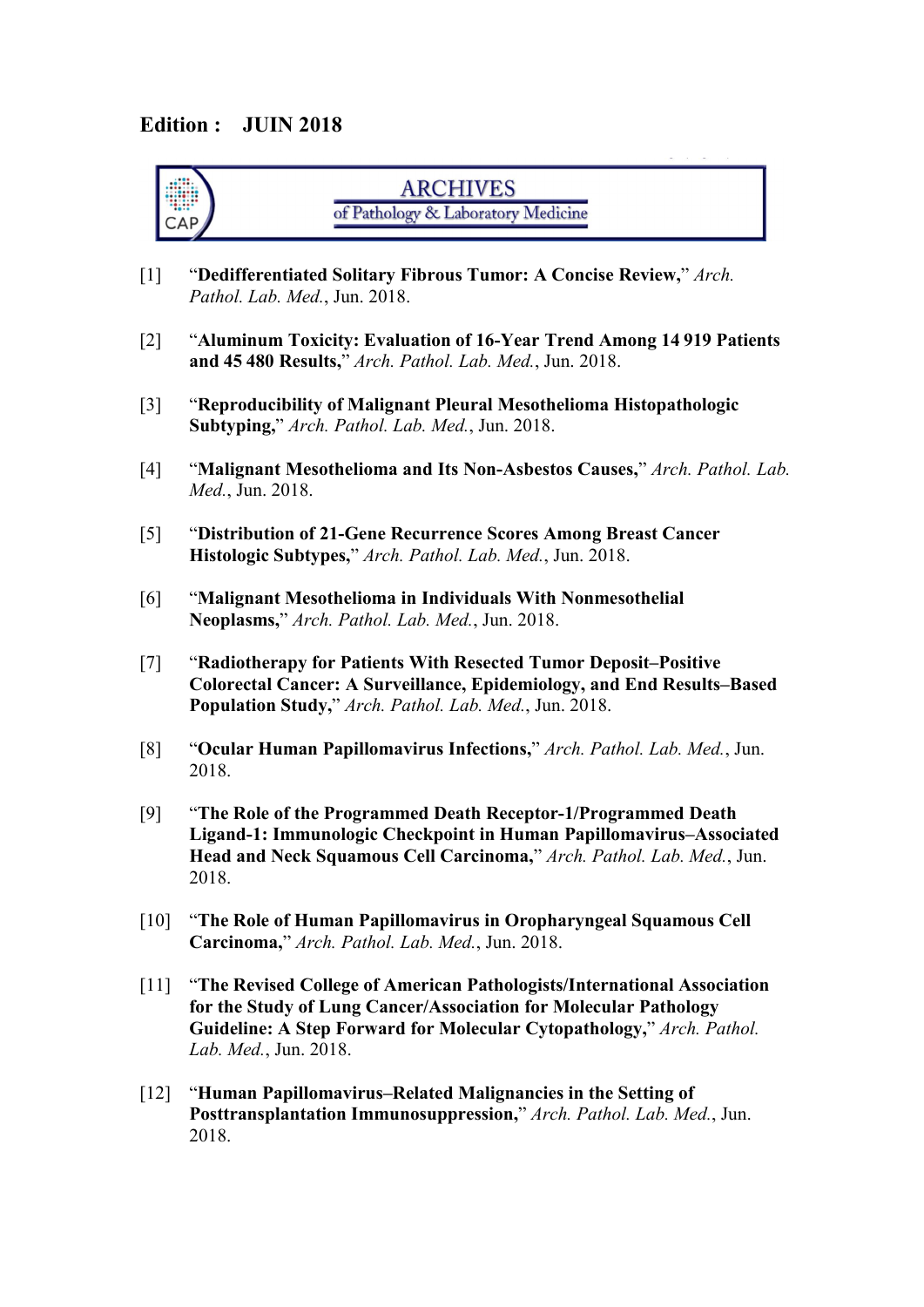- [13] "**The Impact and Burden of Human Papillomavirus–Associated Disease,**" *Arch. Pathol. Lab. Med.*, Jun. 2018.
- [14] "**Challenges ofHuman Papillomavirus Infection and Associated Diseases in Low-Resource Countries,**" *Arch. Pathol. Lab. Med.*, Jun. 2018.
- [15] "**Human Papillomavirus Infection of the Skin,**" *Arch. Pathol. Lab. Med.*, Jun. 2018.
- [16] "**The Importance of High-Risk Human Papillomavirus Types Other Than 16 and 18 in Cervical Neoplasia,**" *Arch. Pathol. Lab. Med.*, Jun. 2018.
- [17] "**Primary High-Risk Human Papillomavirus Testing for Cervical Cancer Screening in the United States: Is It Time?,**" *Arch. Pathol. Lab. Med.*, Jun. 2018.
- [18] "**Improved Intraoperative Smears,**" *Arch. Pathol. Lab. Med.*, Jun. 2018.
- [19] "**Fetal Vascular Malperfusion,**" *Arch. Pathol. Lab. Med.*, Jun. 2018.

## **MODERN PATHOLOGY**

- [1] "**Low risk of lymph node metastasis in 495 early gastric cardiac carcinomas: a multicenter clinicopathologic study of 2101 radical gastrectomies for early gastric carcinoma.,**" *Mod. Pathol.*, May 2018.
- [2] "**Association of tumor-infiltrating T-cell density with molecular subtype, racial ancestry and clinical outcomes in prostate cancer.,**" *Mod. Pathol.*, May 2018.
- [3] "**DNA mismatch repair protein deficient non-neoplastic colonic crypts: a novel indicator of Lynch syndrome.,**" *Mod. Pathol.*, Jun. 2018.
- [4] "**The use of Ki-67 labeling index to grade pulmonary well-differentiated neuroendocrine neoplasms: current best evidence.,**" *Mod. Pathol.*, May 2018.
- [5] "**Whole-exome sequencing of duodenal neuroendocrine tumors in patients with neurofibromatosis type 1.,**" *Mod. Pathol.*, May 2018.
- [6] "**Are EWSR1-NFATc2-positive sarcomas really Ewing sarcomas?,**" *Mod. Pathol.*, Jun. 2018.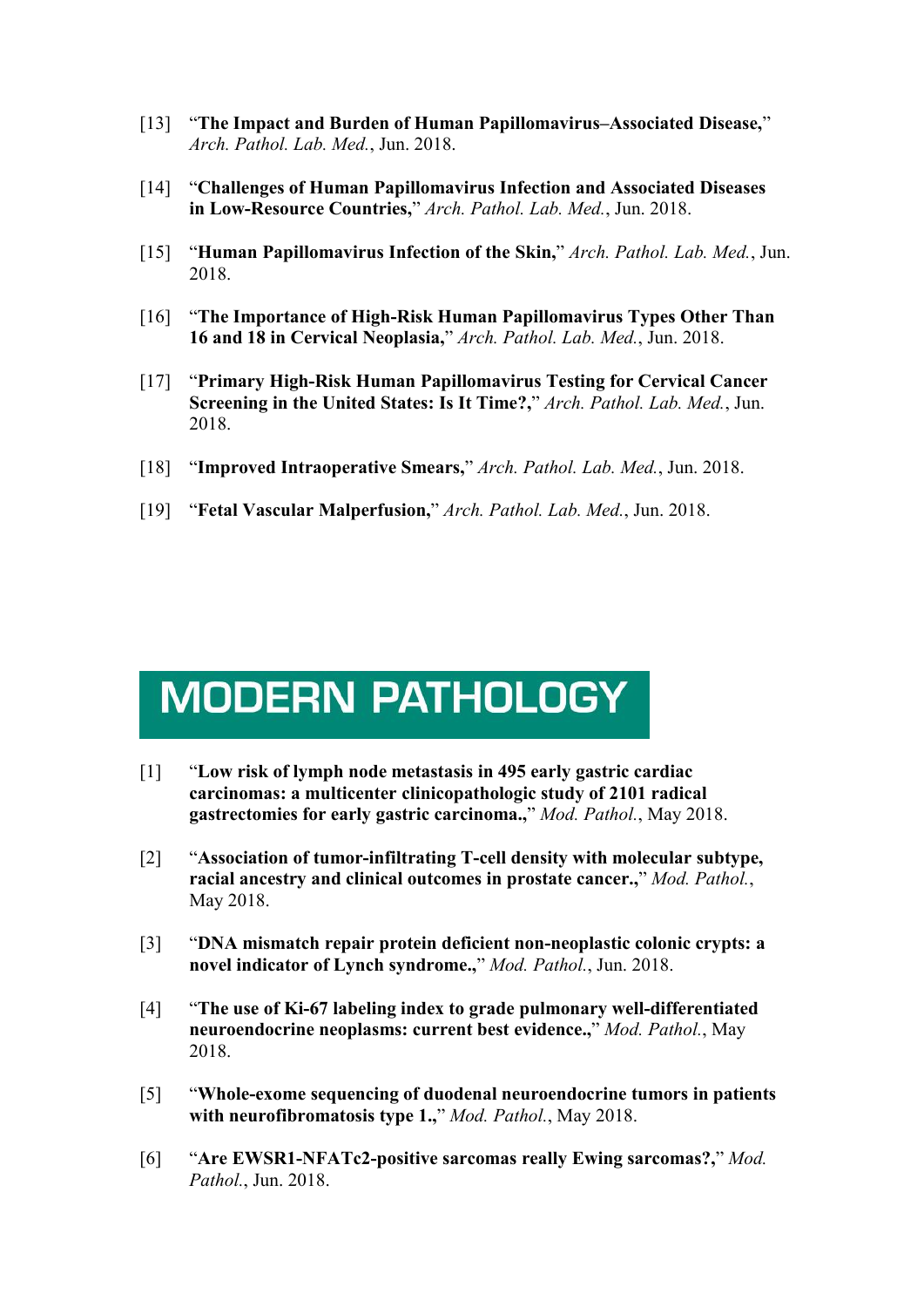- [7] "**Clinicopathological description of 43 oncocytic adrenocortical tumors: importance of Ki-67 in histoprognostic evaluation.,**" *Mod. Pathol.*, Jun. 2018.
- [8] "**HPV RNA CISH score identifies two prognostic groups in a p16 positive oropharyngeal squamous cell carcinoma population.,**" *Mod. Pathol.*, Jun. 2018.
- [9] "**Colonic graft-vs.-host disease in autologous versus allogeneic transplant patients: earlier onset, more apoptosis, and lack of regulatory T-cell attenuation.,**" *Mod. Pathol.*, Jun. 2018.
- [10] "**Using deep convolutional neural networks to identify and classify tumor-associated stroma in diagnostic breast biopsies.,**" *Mod. Pathol.*, Jun. 2018.
- [11] "**Mucosal inflammation in Candida esophagitis has distinctive features that may be helpful diagnostically.,**" *Mod. Pathol.*, Jun. 2018.

## Seminars in Diagnostic Pathology

- [1] "**Iatrogenic pulmonary lesions,**" *Semin. Diagn. Pathol.*, Jul. 2018.
- [2] "**Iatrogenic solid tumors following immunosuppressive therapy,**" *Semin. Diagn. Pathol.*, Jul. 2018.
- [3] "**Drug induced pseudolymphoma,**" *Semin. Diagn. Pathol.*, Jul. 2018.
- [4] "**Iatrogenic lesions ofsoft tissue and bone,**" *Semin. Diagn. Pathol.*, Jul. 2018.
- [5] "**Reexamining post-transplant lymphoproliferative disorders: Newly recognized and enigmatic types,**" *Semin. Diagn. Pathol.*, Jul. 2018.
- [6] "**Iatrogenic pathology of the urinary bladder,**" *Semin. Diagn. Pathol.*, Jul. 2018.
- [7] "**Iatrogenically false positive sentinel lymph nodes in breast cancer: Methods of recognition and evaluation,**" *Semin. Diagn. Pathol.*, Jul. 2018.
- [8] "**Iatrogenic lesions–Preface,**" *Semin. Diagn. Pathol.*, Jul. 2018.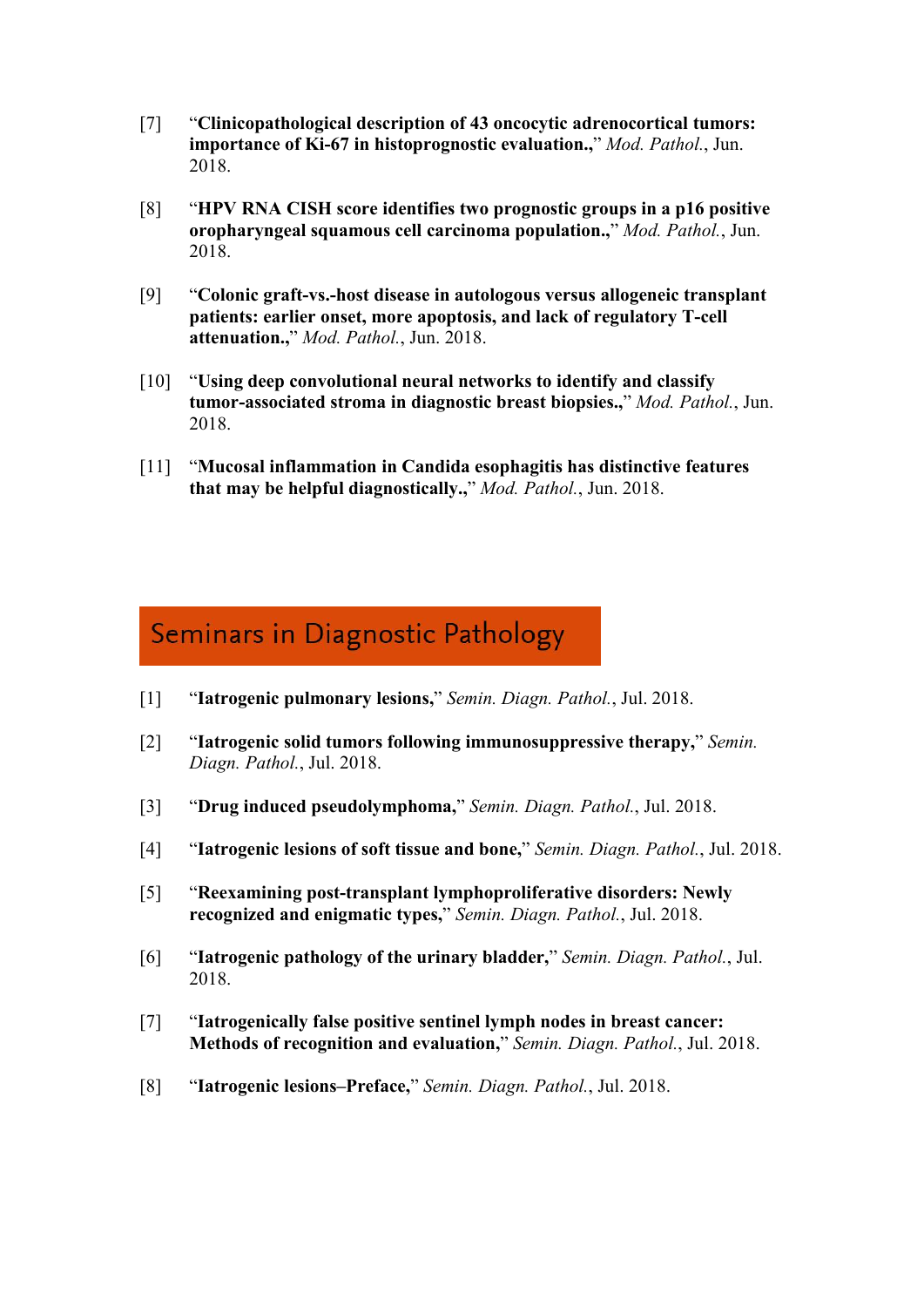# Histopathology



- [1] "**MDM2 expression in the progression of Barrett's oesophagus,**" *Histopathology*, Jun. 2018.
- [2] "**Spindle cell-predominant epithelioid fibrous histiocytoma,**" *Histopathology*, Jun. 2018.
- [3] "**Homeobox transcriptional factor engrailed homeobox 1 is expressed specifically in normal and neoplastic sweat gland cells,**" *Histopathology*, Jun. 2018.
- [4] "**Some diffuse large B cell lymphomas (DLBCLs) present with clone-dependent TTF-1 positivity,**" *Histopathology*, Jun. 2018.
- [5] "**Podoplanin-positive myofibroblasts: a pathological hallmark of pleuroparenchymal fibroelastosis,**" *Histopathology*, Jun. 2018.
- [6] "**Primordial odontogenic tumour: report of two cases,**" *Histopathology*, Jun. 2018.
- [7] "**Immunohistochemical assessment of the diagnostic utility of PD-L1: a preliminary analysis ofanti-PD-L1 antibody (SP142) for lymphoproliferative diseases with tumour and non-malignant Hodgkin-Reed-Sternberg (HRS)-like cells,**" *Histopathology*, Jun. 2018.
- [8] "**Malignant mesothelioma with squamous differentiation,**" *Histopathology*, Jun. 2018.
- [9] "**Amplification of** *FRS2* **in atypical lipomatous tumour/well-differentiated liposarcoma and de-differentiated liposarcoma: a clinicopathological and genetic study of 146 cases,**" *Histopathology*, Jun. 2018.
- [10] "**Prognostic value of pathological lymph node status and primary tumour regression grading following neoadjuvant chemotherapy - results from the MRC OE02 oesophageal cancer trial,**" *Histopathology*, Jun. 2018.
- [11] "**High density of M2-macrophages in acral lentiginous melanoma compared to superficial spreading melanoma,**" *Histopathology*, Jun. 2018.
- [12] "**Increased expression of senescence-associated cell cycle regulators in the progression of biliary atresia: an immunohistochemical study,**" *Histopathology*, Jun. 2018.
- [13] "**Prognostic impact of tumour-stroma ratio in early-stage oral tongue cancers,**" *Histopathology*, Jun. 2018.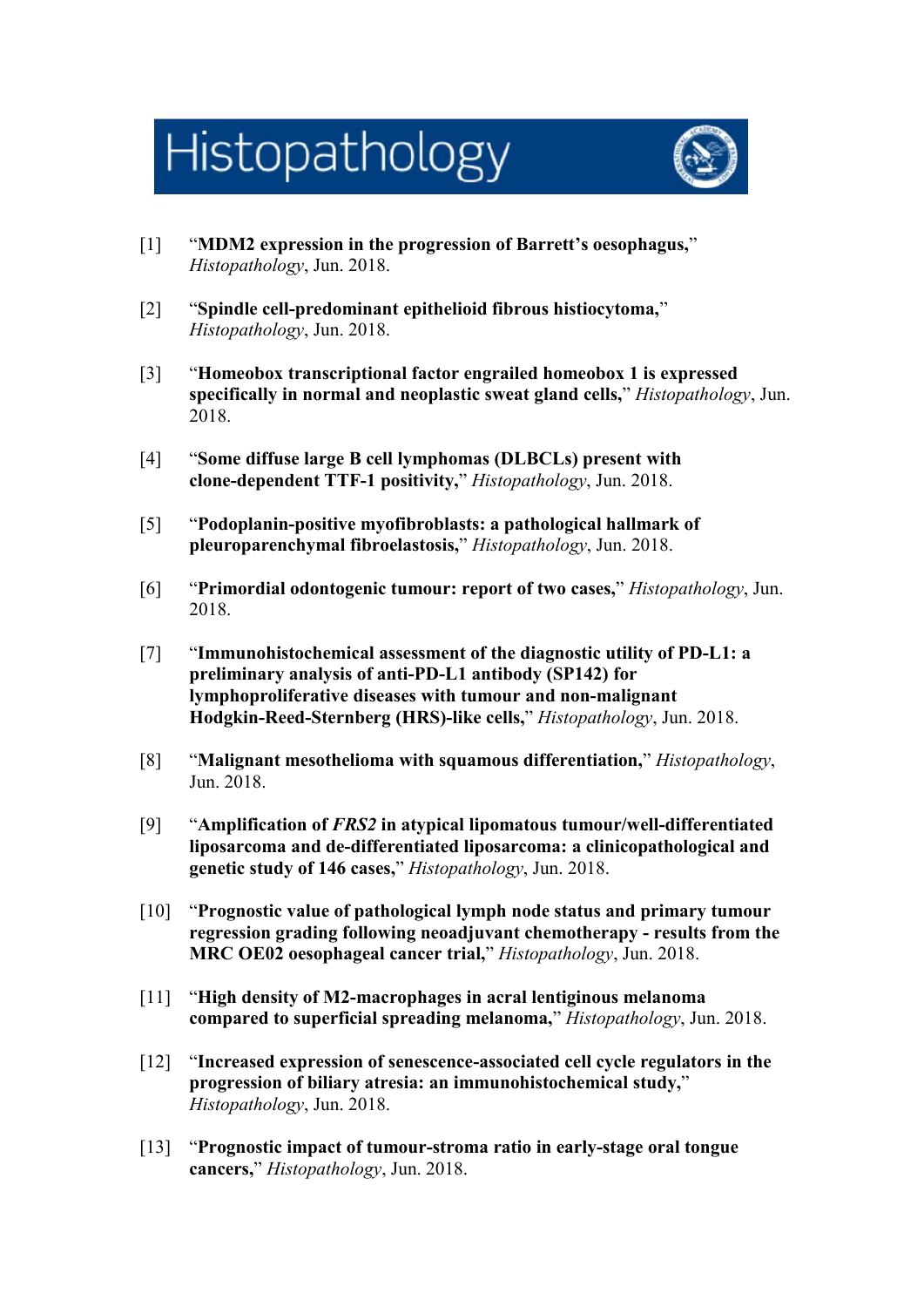- [14] "**Comparison of dysplastic fundic gland polyps in patients with and without familial adenomatous polyposis,**" *Histopathology*, Jun. 2018.
- [15] "**The pathology of lumbosacral lipomas: macroscopic and microscopic disparity have implications for embryogenesis and mode of clinical deterioration,**" *Histopathology*, Jun. 2018.
- [16] "**Invasion in breast lesions: the role of the epithelial-stroma barrier,**" *Histopathology*, Jun. 2018.
- [17] "**HMGA2, but not HMGA1, is overexpressed in human larynx carcinomas,**" *Histopathology*, Jun. 2018.
- [18] "**Podocyte and endothelial cell injury lead to nephrotic syndrome in proliferative lupus nephritis,**" *Histopathology*, Jun. 2018.
- [19] "**Comparison of Epstein-Barr virus-positive mucocutaneous ulcer associated with treated lymphoma or methotrexate in Japan,**" *Histopathology*, Jun. 2018.
- [20] "**Organisation of lymphocytic infiltrates in ANCA-associated glomerulonephritis,**" *Histopathology*, Jun. 2018.



- [1] "**Low risk of lymph node metastasis in 495 early gastric cardiac carcinomas: a multicenter clinicopathologic study of 2101 radical gastrectomies for early gastric carcinoma.,**" *Mod. Pathol.*, May 2018.
- [2] "**Association of tumor-infiltrating T-cell density with molecular subtype, racial ancestry and clinical outcomes in prostate cancer.,**" *Mod. Pathol.*, May 2018.
- [3] "**DNA mismatch repair protein deficient non-neoplastic colonic crypts: a novel indicator of Lynch syndrome.,**" *Mod. Pathol.*, Jun. 2018.
- [4] "**The use of Ki-67 labeling index to grade pulmonary well-differentiated neuroendocrine neoplasms: current best evidence.,**" *Mod. Pathol.*, May 2018.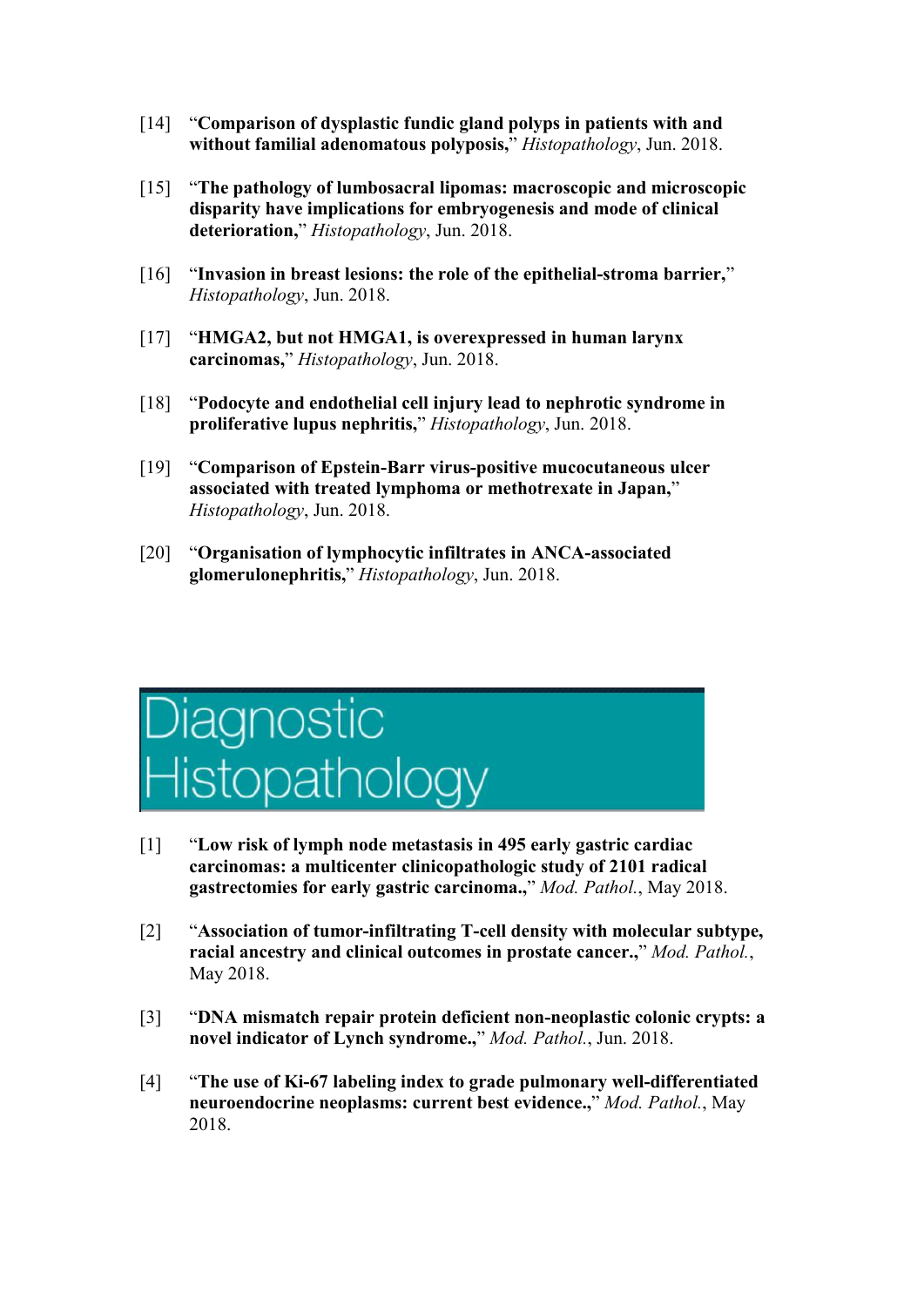- [5] "**Whole-exome sequencing of duodenal neuroendocrine tumors in patients with neurofibromatosis type 1.,**" *Mod. Pathol.*, May 2018.
- [6] "**Are EWSR1-NFATc2-positive sarcomas really Ewing sarcomas?,**" *Mod. Pathol.*, Jun. 2018.
- [7] "**Clinicopathological description of 43 oncocytic adrenocortical tumors: importance of Ki-67 in histoprognostic evaluation.,**" *Mod. Pathol.*, Jun. 2018.
- [8] "**HPV RNA CISH score identifies two prognostic groups in a p16 positive oropharyngeal squamous cell carcinoma population.,**" *Mod. Pathol.*, Jun. 2018.
- [9] "**Colonic graft-vs.-host disease in autologous versus allogeneic transplant patients: earlier onset, more apoptosis, and lack of regulatory T-cell attenuation.,**" *Mod. Pathol.*, Jun. 2018.
- [10] "**Using deep convolutional neural networks to identify and classify tumor-associated stroma in diagnostic breast biopsies.,**" *Mod. Pathol.*, Jun. 2018.
- [11] "**Mucosal inflammation in Candida esophagitis has distinctive features that may be helpful diagnostically.,**" *Mod. Pathol.*, Jun. 2018.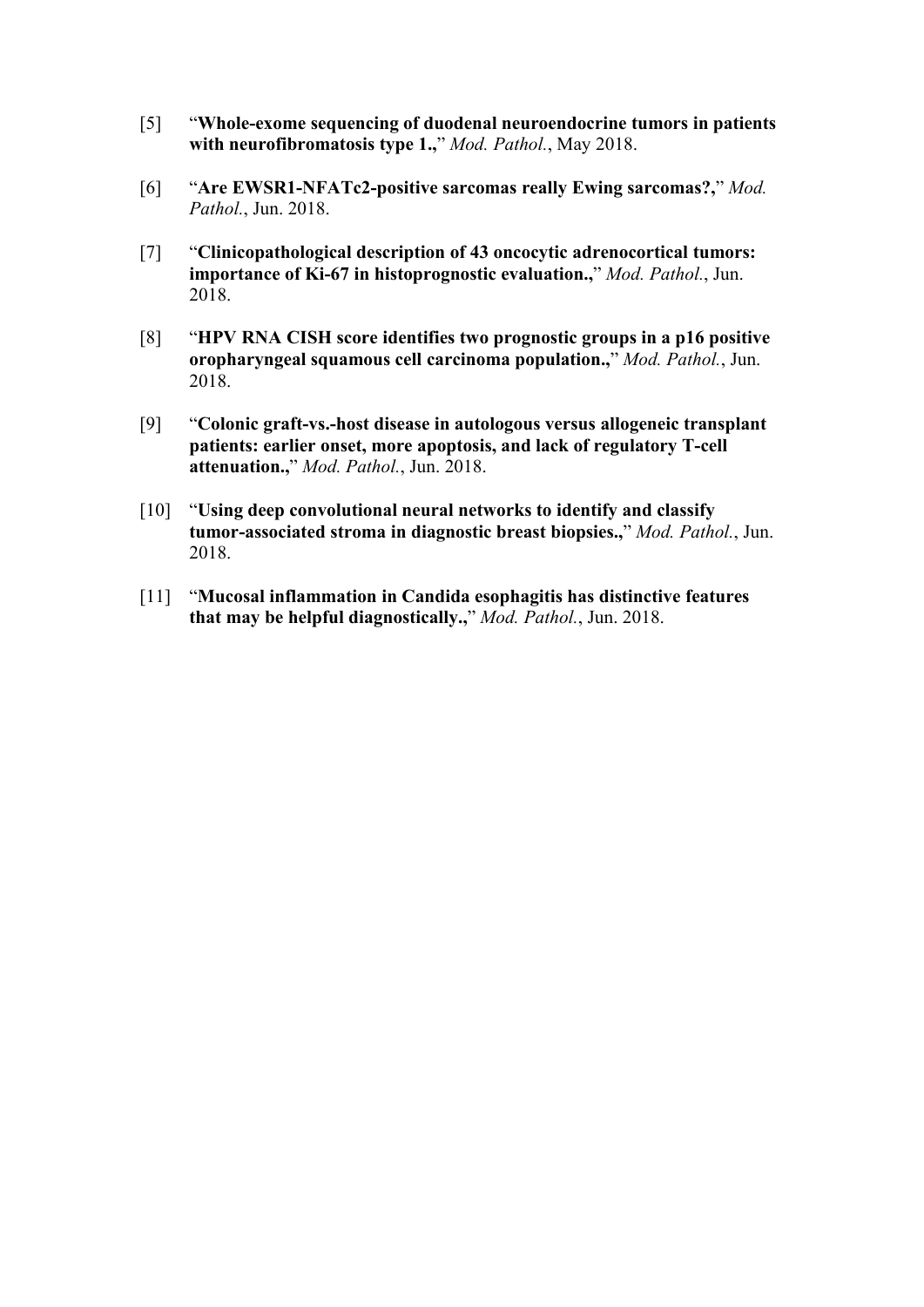## THE AMERICAN JOURNAL OF  $\overline{P}$ atholc

- [1] "**Noninferiority Diagnostic Value, but Also Economic and Turnaround Time Advantages From Digital Pathology.,**" *Am. J. Surg. Pathol.*, Jun. 2018.
- [2] "**Superficial Solitary Fibrous Tumor: A Series of26 Cases.,**" *Am. J. Surg. Pathol.*, Jun. 2018.
- [3] "**Differentiated Vulvar Intraepithelial Neoplasia-like and Lichen Sclerosus-like Lesions in HPV-associated Squamous Cell Carcinomas of the Vulva.,**" *Am. J. Surg. Pathol.*, Jun. 2018.
- [4] "**Fallopian Tube Mucosal Involvement in Cervical Gastric-type Adenocarcinomas: Report of a Series With Discussion of the Distinction From Synchronous In Situ Tubal Lesions.,**" *Am. J. Surg. Pathol.*, Jun. 2018.
- [5] "**Distinct Genomic Copy Number Alterations Distinguish Mucinous Tubular and Spindle Cell Carcinoma of the Kidney From Papillary Renal Cell Carcinoma With Overlapping Histologic Features.,**" *Am. J. Surg. Pathol.*, Jun. 2018.
- [6] "**Histopathologic Features of Postablation Tubal Sterilization Syndrome.,**" *Am. J. Surg. Pathol.*, Jun. 2018.
- [7] "**Inflammatory Myofibroblastic Tumor Associated With the Placenta: Short Tandem Repeat Genotyping Confirms Uterine Site of Origin.,**" *Am. J. Surg. Pathol.*, Jun. 2018.
- [8] "**Next-generation Sequencing Reveals Recurrent Somatic Mutations in Small Cell Neuroendocrine Carcinoma of the Uterine Cervix.,**" *Am. J. Surg. Pathol.*, Jun. 2018.
- [9] "**Acral Spitz Nevi: A Clinicopathologic Study of 50 Cases With Immunohistochemical Analysis of P16 and P21 Expression.,**" *Am. J. Surg. Pathol.*, Jun. 2018.
- [10] "**Chronic Myelomonocytic Leukemia With Fibrosis Is a Distinct Disease Subset With Myeloproliferative Features and Frequent JAK2 p.V617F Mutations.,**" *Am. J. Surg. Pathol.*, Jun. 2018.
- [11] "**Mediastinal Synovial Sarcoma: Clinicopathologic Analysis of 21 Cases With Molecular Confirmation.,**" *Am. J. Surg. Pathol.*, Jun. 2018.
- [12] "**Phyllodes Tumor of the Prostate With Epithelial Intestinal Metaplasia.,**" *Am. J. Surg. Pathol.*, Jun. 2018.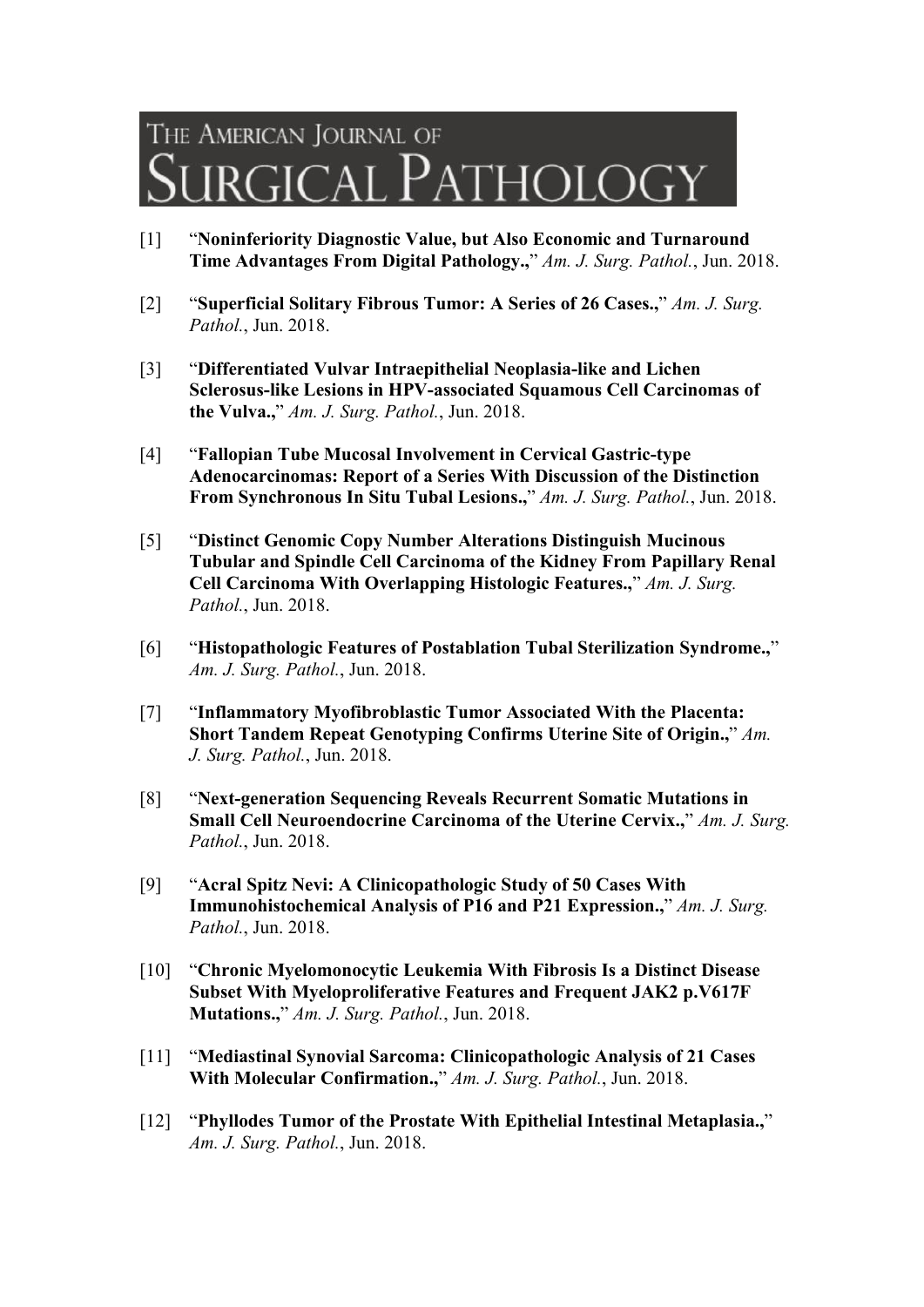- [13] "**Poorly Differentiated Clusters Predict Colon Cancer Recurrence: An In-Depth Comparative Analysis ofInvasive-Front Prognostic Markers.,**" *Am. J. Surg. Pathol.*, Jun. 2018.
- [14] "**Intraoperative Consultation and Macroscopic Handling: The International Society of Urological Pathology (ISUP) Testicular Cancer Consultation Conference Recommendations.,**" *Am. J. Surg. Pathol.*, Jun. 2018.
- [15] "**Fluorescent In Situ Hybridization for TP53 in the Diagnosis ofPediatric Osteogenic Sarcoma.,**" *Am. J. Surg. Pathol.*, Jun. 2018.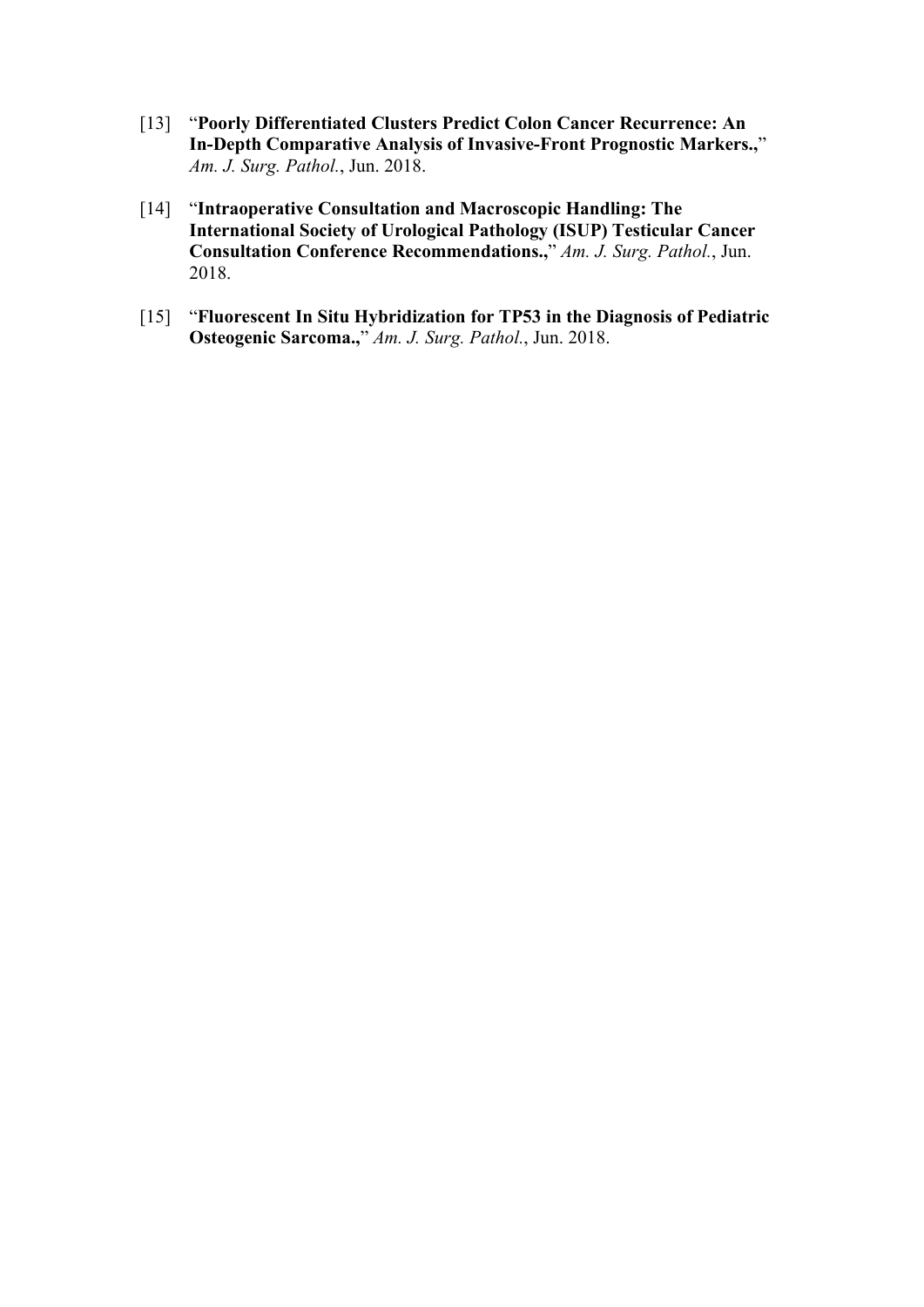# Journal of Clinical Oncology®

An American Society of Clinical Oncology Journal

- [1] "**Alcohol and Cancer: A Statement of the American Society of Clinical Oncology,**" *J. Clin. Oncol.*, Jan. 2018.
- [2] "**Platelet Transfusion for Patients With Cancer: American Society of Clinical Oncology Clinical Practice Guideline Update,**" *J. Clin. Oncol.*, Jan. 2018.
- [3] "**Financial Impact of Breast Cancer in Black VersusWhite Women,**" *J. Clin. Oncol.*, Jun. 2018.
- [4] "**Durable Complete Response After Discontinuation of Pembrolizumab in Patients With Metastatic Melanoma,**" *J. Clin. Oncol.*, Jun. 2018.
- [5] "**MIPSS70+ Version 2.0: Mutation and Karyotype-Enhanced International Prognostic Scoring System for Primary Myelofibrosis,**" *J. Clin. Oncol.*, Jun. 2018.
- [6] "**Multicenter Phase IB Trial of Carboxyamidotriazole Orotate and Temozolomide for Recurrent and Newly Diagnosed Glioblastoma and Other Anaplastic Gliomas,**" *J. Clin. Oncol.*, Jun. 2018.
- [7] "**DNA Repair Deficiency and Immunotherapy Response,**" *J. Clin. Oncol.*, Jun. 2018.
- [8] "**Management of Immune-Related Adverse Events in Patients Treated With Immune Checkpoint Inhibitor Therapy: American Society of Clinical Oncology Clinical Practice Guideline,**" *J. Clin. Oncol.*, Jun. 2018.
- [9] "**Alterations in DNA Damage Response and Repair Genes as Potential Marker of Clinical Benefit From PD-1/PD-L1 Blockade in Advanced Urothelial Cancers,**" *J. Clin. Oncol.*, Jun. 2018.
- [10] "**Five-Year Follow-Up of Nivolumab in Previously Treated Advanced Non–Small-Cell Lung Cancer: Results From the CA209-003 Study,**" *J. Clin. Oncol.*, Jun. 2018.
- [11] "**Randomized, Open-Label Phase IIStudy Evaluating the Efficacy and Safety of Talimogene Laherparepvec in Combination With Ipilimumab Versus Ipilimumab Alone in Patients With Advanced, Unresectable Melanoma,**" *J. Clin. Oncol.*, Jun. 2018.
- [12] "**Keeping Expectations in Check With Immune Checkpoint Inhibitors,**" *J. Clin. Oncol.*, Jun. 2018.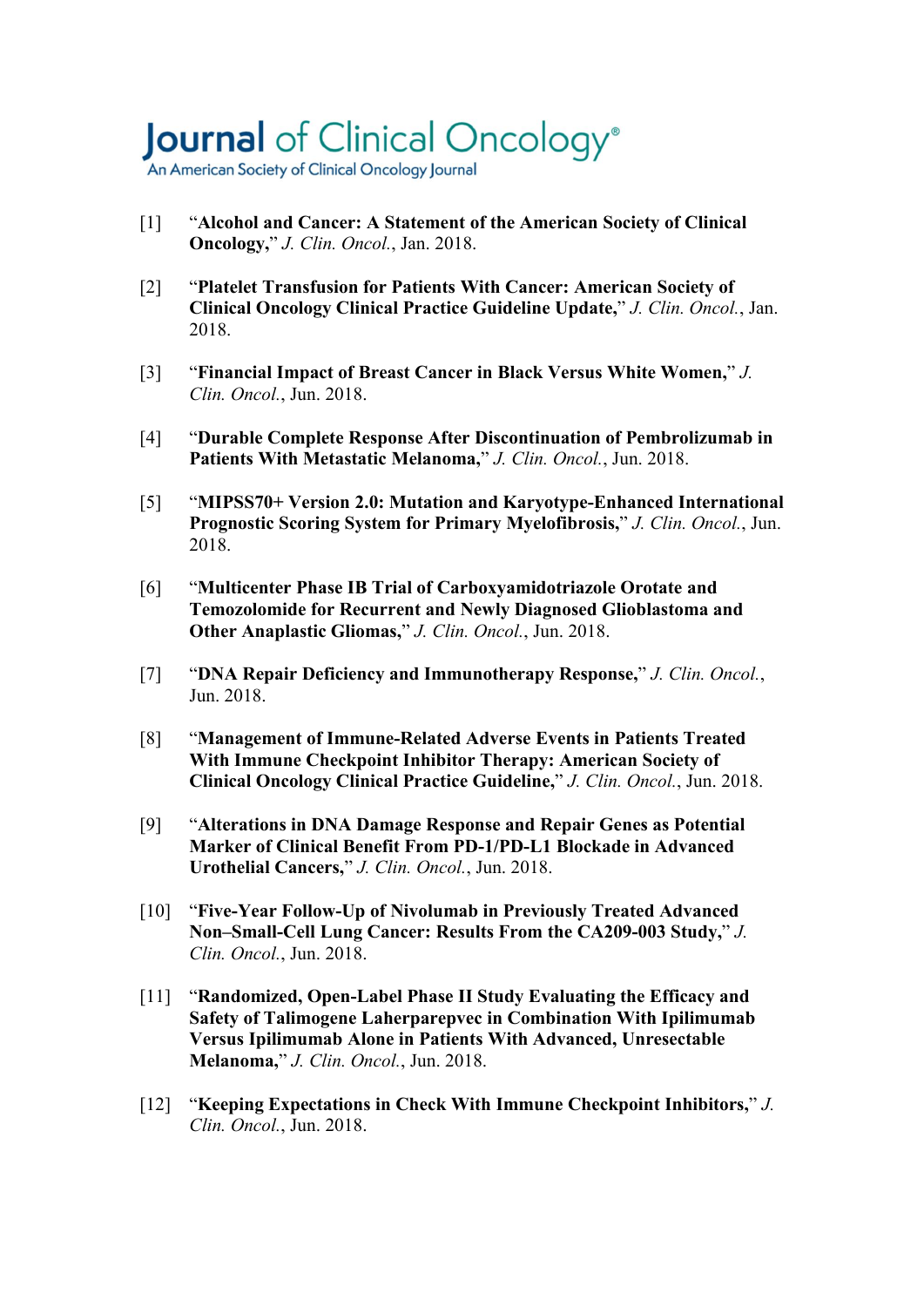- [13] "**Breaking the Glass Ceiling of Overall Survival in Non–Small-Cell Lung Cancer,**" *J. Clin. Oncol.*, Jun. 2018.
- [14] "**Duration of Anti–Programmed Death-1 Therapy in Advanced Melanoma: How Much of a Good Thing Is Enough?,**" *J. Clin. Oncol.*, Jun. 2018.

### **JAMA Oncology**

- [1] "**Study Limitations in HLA-Mismatched Microtransplant in Older Patients Newly Diagnosed With Acute Myeloid Leukemia,**" *JAMA Oncol.*, Jun. 2018.
- [2] "**Findings Linking Mismatch Repair Mutation With Age at Endometrial and Ovarian Cancer Onset in Lynch Syndrome—Reply,**" *JAMA Oncol.*, Jun. 2018.
- [3] "**Study Limitations in HLA-Mismatched Microtransplant in Older Patients Newly Diagnosed With Acute Myeloid Leukemia—Reply,**" *JAMA Oncol.*, Jun. 2018.
- [4] "**Findings Linking Mismatch Repair Mutation With Age at Endometrial and Ovarian Cancer Onset in Lynch Syndrome,**" *JAMA Oncol.*, Jun. 2018.
- [5] "**Findings Linking Mismatch Repair Mutation With Age at Endometrial and Ovarian Cancer Onset in Lynch Syndrome,**" *JAMA Oncol.*, Jun. 2018.
- [6] "**End-of-Life Care Options and Decision Making for Older Patients With Malignant Brain Tumors,**" *JAMA Oncol.*, Jun. 2018.
- [7] "**Questions About a Clinical Trial Evaluating the Addition of Cetuximab to Definitive Chemoradiation Therapy With Paclitaxel and Cisplatin for Patients With Esophageal Cancer—Reply,**" *JAMA Oncol.*, Jun. 2018.
- [8] "**Questions About a Clinical Trial Evaluating the Addition of Cetuximab to Definitive Chemoradiation Therapy With Paclitaxel and Cisplatin for Patients With Esophageal Cancer,**" *JAMA Oncol.*, Jun. 2018.
- [9] "**Questions About a Clinical Trial Evaluating the Addition of Cetuximab to Definitive Chemoradiation Therapy With Paclitaxel and Cisplatin for Patients With Esophageal Cancer,**" *JAMA Oncol.*, Jun. 2018.
- [10] "**Possible Underestimation of the Provision of Palliative Care—Reply,**" *JAMA Oncol.*, Jun. 2018.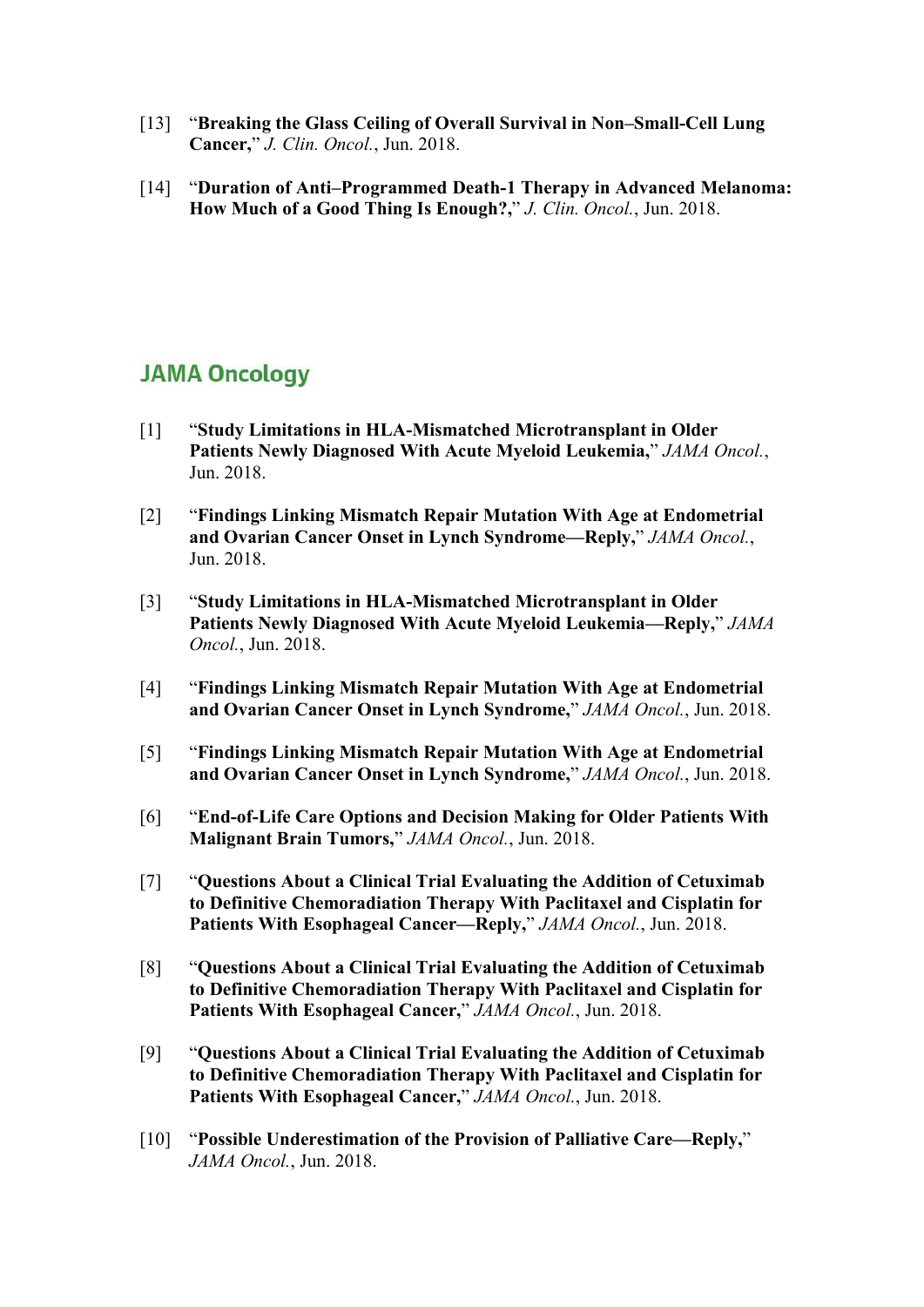- [11] "**Reported Biologic Differences in Breast Cancer by Race Due to Disparities in Screening—Reply,**" *JAMA Oncol.*, Jun. 2018.
- [12] "**Possible Underestimation of the Provision of Palliative Care,**" *JAMA Oncol.*, Jun. 2018.
- [13] "**Reported Biologic Differences in Breast Cancer by Race Due to Disparities in Screening,**" *JAMA Oncol.*, Jun. 2018.
- [14] "**End-of-Life Care Options and Decision Making for Older Patients With Malignant Brain Tumors—Reply,**" *JAMA Oncol.*, Jun. 2018.
- [15] "**Our Shared Humanity—Music as a Means ofFacilitating Conversations on End-of-Life Care,**" *JAMA Oncol.*, Jun. 2018.
- [16] "**Helping Colorectal Cancer Survivors Benefit From Changing Lifestyle Behaviors,**" *JAMA Oncol.*, Jun. 2018.
- [17] "**Incident Cancer in Cancer Survivors—When Cancer Lurks in the Background,**" *JAMA Oncol.*, Jun. 2018.
- [18] "**Tumor Lysis Syndrome,**" *JAMA Oncol.*, Jun. 2018.
- [19] "**Total Neoadjuvant Therapy for Locally Advanced Rectal Cancer—The New Standard of Care?,**" *JAMA Oncol.*, Jun. 2018.
- [20] "**Obesity, Body Composition, and Breast Cancer,**" *JAMA Oncol.*, Jun. 2018.
- [21] "**Some Thoughts on Exposure to the World Trade Center Wreckage and Cancer,**" *JAMA Oncol.*, Jun. 2018.
- [22] "**Precision Medicine and Testing for Tumor Biomarkers—Are All Tests Born Equal?,**" *JAMA Oncol.*, Jun. 2018.
- [23] "**Erythematous Velvety Plaque of the Scrotum and Penis,**" *JAMA Oncol.*, Jun. 2018.
- [24] "**Clinical Trials in Medical Center Advertising,**" *JAMA Oncol.*, Jun. 2018.
- [25] "**Global Cancer Clinical Trials—Cooperation Between Investigators in High-Income Countries and Low- and Middle-Income Countries,**" *JAMA Oncol.*, Jun. 2018.
- [26] "**Targeted Intraoperative Radiation Therapy—A Promising Option for Accelerated Partial Breast Irradiation,**" *JAMA Oncol.*, Jun. 2018.
- [27] "**Physicians' Compassion, Communication Skills, and Professionalism With and Without Physicians' Use of an Examination Room Computer,**" *JAMA Oncol.*, Jun. 2018.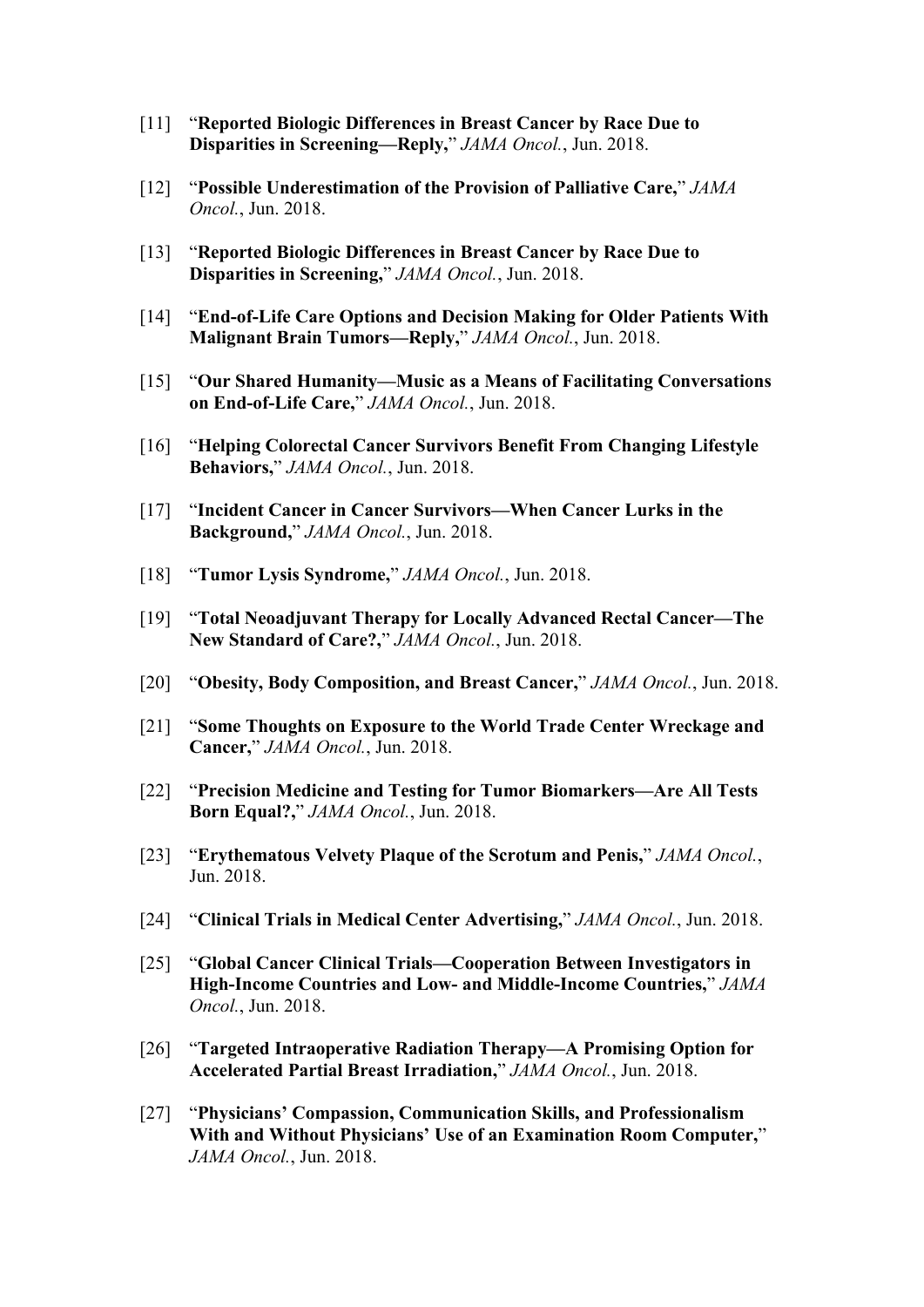- [28] "**Rituximab Maintenance Therapy After First-Line Induction Chemoimmunotherapy for Follicular Lymphoma,**" *JAMA Oncol.*, Jun. 2018.
- [29] "**Management of Metastatic Melanoma in 2018,**" *JAMA Oncol.*, Jun. 2018.
- [30] "**Quantification of Long-term Survival Benefit in a Comparative Oncology Clinical Study,**" *JAMA Oncol.*, Jun. 2018.
- [31] "**National Distribution of Cancer Genetic Testing in the United States,**" *JAMA Oncol.*, Jun. 2018.
- [32] "**A 25-Year Experience of US Food and Drug Administration Accelerated Approval of Malignant Hematology and Oncology Drugs and Biologics,**" *JAMA Oncol.*, Jun. 2018.
- [33] "**Evaluating Treatment Effect Based on Duration of Response for a Comparative Oncology Study,**" *JAMA Oncol.*, Jun. 2018.
- [34] "**Out-of-Pocket and Health Care Spending Changes for Patients Using Orally Administered Anticancer Therapy After Adoption of State Parity Laws,**" *JAMA Oncol.*, Jun. 2018.
- [35] "**Patient-Paired Sample Congruence Between 2 Commercial Liquid Biopsy Tests,**" *JAMA Oncol.*, Jun. 2018.
- [36] "**Malignant Abnormalities in Male** *BRCA* **Mutation Carriers,**" *JAMA Oncol.*, Jun. 2018.
- [37] "**Adoption of Total Neoadjuvant Therapy for Locally Advanced Rectal Cancer,**" *JAMA Oncol.*, Jun. 2018.
- [38] "**Comparison of Laboratory-Developed Tests and FDA-Approved Assays for** *BRAF, EGFR,* **and** *KRAS* **Testing,**" *JAMA Oncol.*, Jun. 2018.
- [39] "**Oral Ketamine vs Placebo in Patients With Cancer-Related Neuropathic Pain,**" *JAMA Oncol.*, Jun. 2018.
- [40] "**Estimation of Future Cancer Burden Among Rescue and Recovery Workers Exposed to the World Trade Center Disaster,**" *JAMA Oncol.*, Jun. 2018.
- [41] "**Prevalence of Prior Cancer Among Persons Newly Diagnosed With Cancer,**" *JAMA Oncol.*, Jun. 2018.
- [42] "**Multiple Myeloma and Its Precursor Disease Among Firefighters Exposed to the World Trade Center Disaster," JAMA Oncol., Jun. 2018.**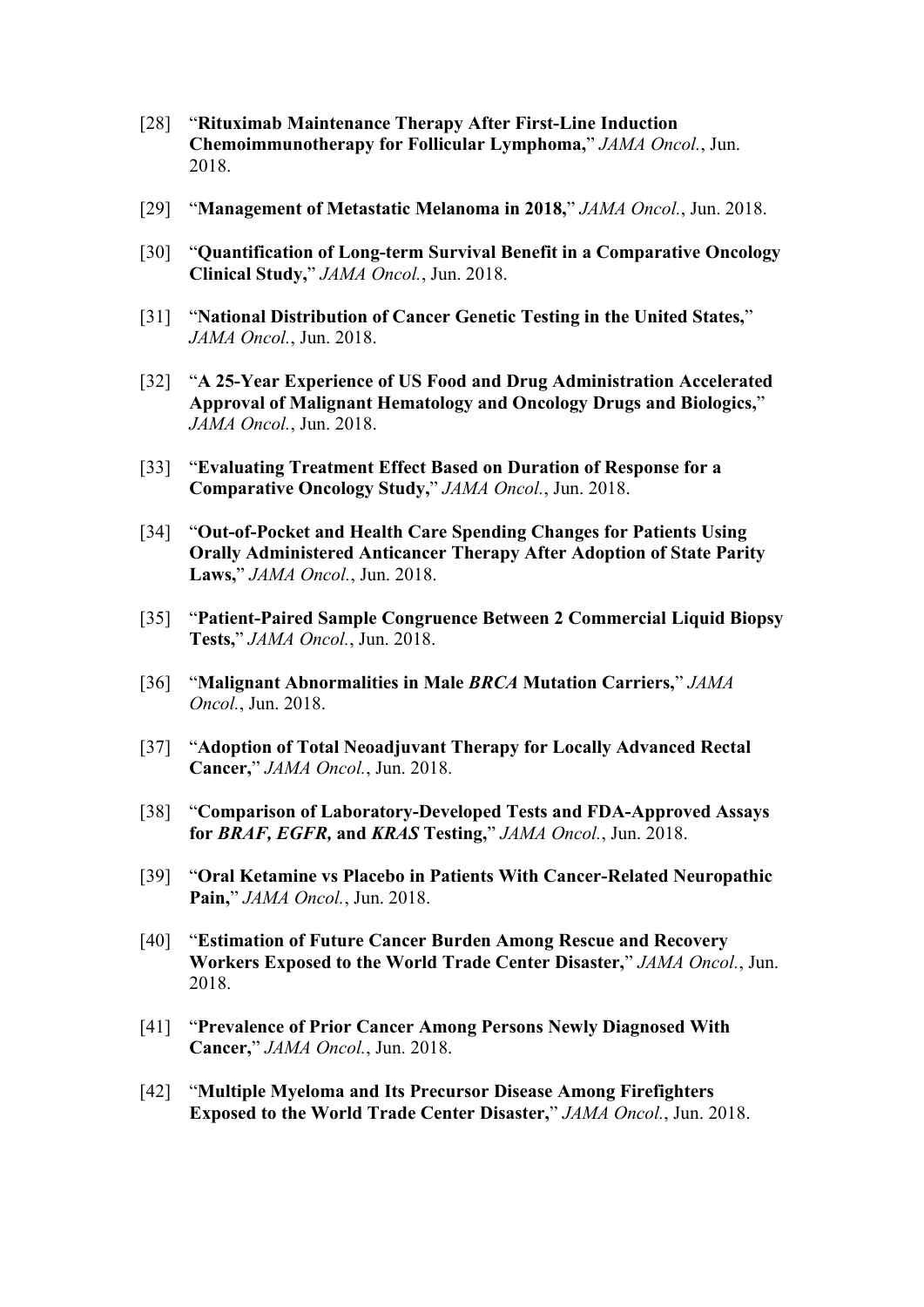- [43] "**Association of Dasatinib With Progression-Free Survival Among Patients With Advanced Gastrointestinal Stromal Tumors Resistant to Imatinib,**" *JAMA Oncol.*, Jun. 2018.
- [44] "**Assessment of Tumor Sequencing as a Replacement for Lynch Syndrome Screening and Current Molecular Tests for Patients With Colorectal Cancer,**" *JAMA Oncol.*, Jun. 2018.
- [45] "**Effect of Standard vs Dose-Escalated Radiation Therapy for Patients With Intermediate-Risk Prostate Cancer,**" *JAMA Oncol.*, Jun. 2018.
- [46] "**Association of Muscle and Adiposity Measured by Computed Tomography With Survival in Patients With Nonmetastatic Breast Cancer,**" *JAMA Oncol.*, Jun. 2018.
- [47] "**Association of Survival With Adherence to the American Cancer Society Nutrition and Physical Activity Guidelines for Cancer Survivors After Colon Cancer Diagnosis,**" *JAMA Oncol.*, Jun. 2018.
- [48] "**Patterns in Health Care Access and Affordability Among Cancer Survivors During Implementation of the Affordable Care Act,**" *JAMA Oncol.*, Jun. 2018.



- [1] "**Letter to the editor on 'Body mass index and 20-specific cancers—re-analyses of dose-response meta-analyses of observational studies,'**" *Ann. Oncol.*, Jun. 2018.
- [2] "**Complete response to CSF1R inhibitor in a translocation variant of teno-synovial giant cell tumor without genomic alteration of the CSF1 gene,**" *Ann. Oncol.*, Jun. 2018.
- [3] "**Oral bisphosphonate use and lung cancer incidence among postmenopausal women,**" *Ann. Oncol.*, Jun. 2018.
- [4] "**The hard road todata interpretation: the road is hard too for the patient,**" *Ann. Oncol.*, Jun. 2018.
- [5] "**Functional immune characterization of HIV-associated non-small-cell lung cancer,**" *Ann. Oncol.*, Jun. 2018.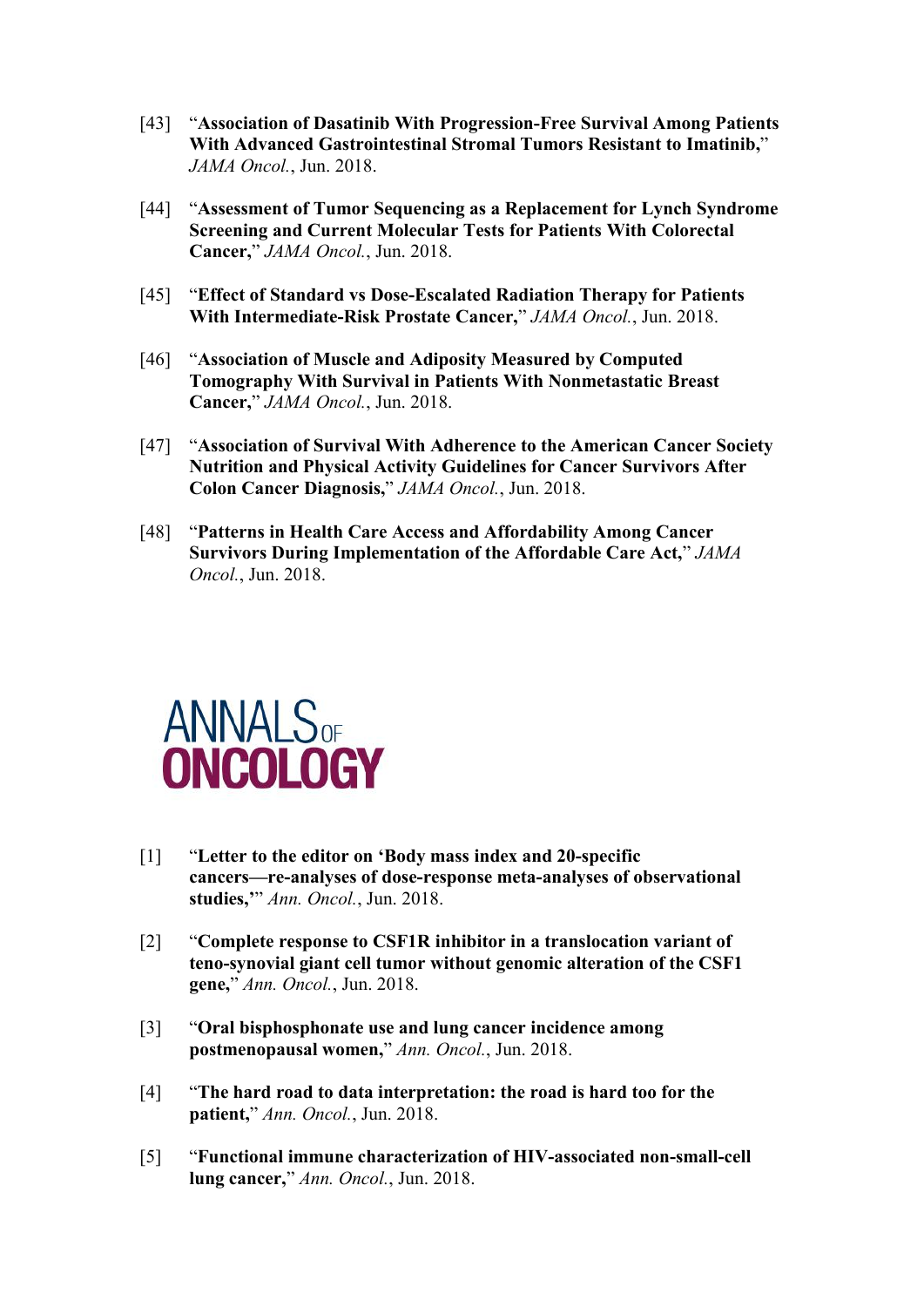- [6] "**Randomized phase III and extension studies: efficacy and impacts on quality of life of naldemedine in subjects with opioid-induced constipation and cancer,**" *Ann. Oncol.*, Jun. 2018.
- [7] "**No association between circulating concentrations ofvitamin D and risk of lung cancer: an analysis in 20 prospective studies in the Lung Cancer Cohort Consortium (LC3),**" *Ann. Oncol.*, Jun. 2018.
- [8] "**Early evolutionary divergence between papillary and anaplastic thyroid cancers,**" *Ann. Oncol.*, Jun. 2018.
- [9] "**Targeted methylation sequencing of plasma cell-free DNA for cancer detection and classification,**" *Ann. Oncol.*, Jun. 2018.
- [10] "**Negative association of antibiotics on clinical activity of immune checkpoint inhibitors in patients with advanced renal cell and non-small-cell lung cancer,**" *Ann. Oncol.*, Jun. 2018.
- [11] "**Bevacizumab may improve quality of life, but not overall survival in glioblastoma: an epidemiological study,**" *Ann. Oncol.*, Jun. 2018.
- [12] "**Cytology cell blocks are suitable for immunohistochemical testing for PD-L1 in lung cancer,**" *Ann. Oncol.*, Jun. 2018.
- [13] "**RET fusions in a small subset of advanced colorectal cancers at risk of being neglected,**" *Ann. Oncol.*, Jun. 2018.
- [14] "**Bevacizumab plus hypofractionated radiotherapy versus radiotherapy alone in elderly patients with glioblastoma: the randomized, open-label, phase IIARTE trial,**" *Ann. Oncol.*, Jun. 2018.
- [15] "**Phase III randomized study of second line ADI-PEG 20 plus best supportive care versus placebo plus best supportive care in patients with advanced hepatocellular carcinoma,**" *Ann. Oncol.*, Jun. 2018.
- [16] "**Neoadjuvant chemotherapy followed by chemoradiation and surgery with and without cetuximab in patients with resectable esophageal cancer: a randomized, open-label, phase III trial (SAKK 75/08),**" *Ann. Oncol.*, Jun. 2018.
- [17] "**Alectinib versus chemotherapy in crizotinib-pretreated anaplastic lymphoma kinase (ALK)-positive non-small-cell lung cancer: results from the phase III ALUR study,**" *Ann. Oncol.*, Jun. 2018.
- [18] "**Latest clinical evidence and further development of PARP inhibitors in ovarian cancer,**" *Ann. Oncol.*, Jun. 2018.
- [19] "**Further evidence to support judicious use of antibiotics in patients with cancer,**" *Ann. Oncol.*, Jun. 2018.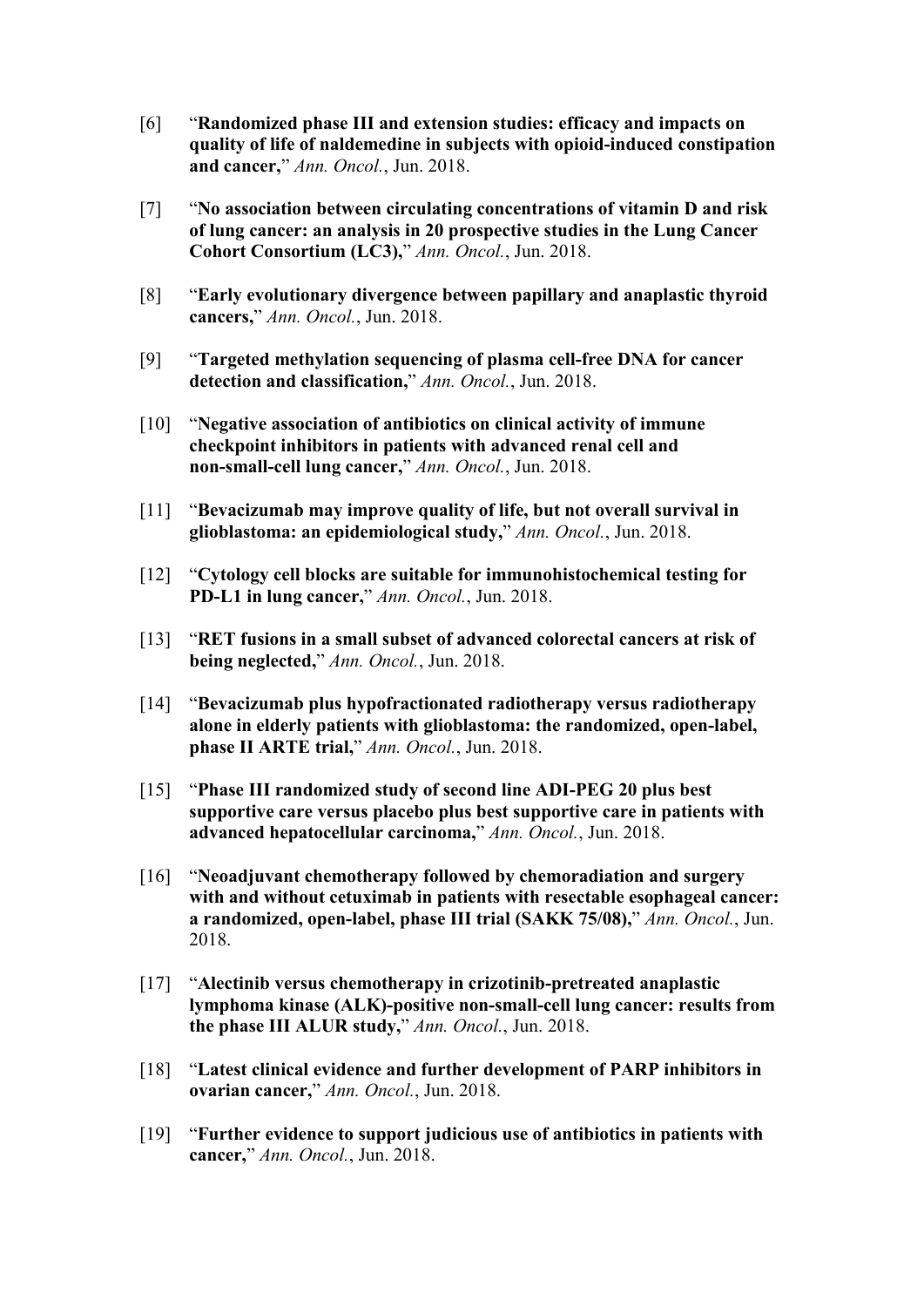- [20] "**Peri-operative therapy for operable gastroesophageal adenocarcinoma: past, present and future,**" *Ann. Oncol.*, Jun. 2018.
- [21] "**Anti-infective vaccination strategies in patients with hematologic malignancies or solid tumors—Guideline of the Infectious Diseases Working Party (AGIHO) of the German Society for Hematology and Medical Oncology (DGHO),**" *Ann. Oncol.*, Jun. 2018.
- [22] "**Methylation in cell-free DNA for early cancer detection,**" *Ann. Oncol.*, Jun. 2018.
- [23] "**Divergent adaptation in thyroid cancers,**" *Ann. Oncol.*, Jun. 2018.
- [24] "**Stringent vaccination of cancer patients: is it that important?,**" *Ann. Oncol.*, Jun. 2018.
- [25] "**Is there a future for EGFR targeted agents in esophageal cancer?,**" *Ann. Oncol.*, Jun. 2018.
- [26] "**RET-fusions: a novel paradigm in colorectal cancer,**" *Ann. Oncol.*, Jun. 2018.
- [27] "**Purchasing silence,**" *Ann. Oncol.*, Jun. 2018.
- [28] "**ARTE and craft of bevacizumab in elderly patients with glioblastoma,**" *Ann. Oncol.*, Jun. 2018.
- [29] "**The allure of 'ALUR,'**" *Ann. Oncol.*, Jun. 2018.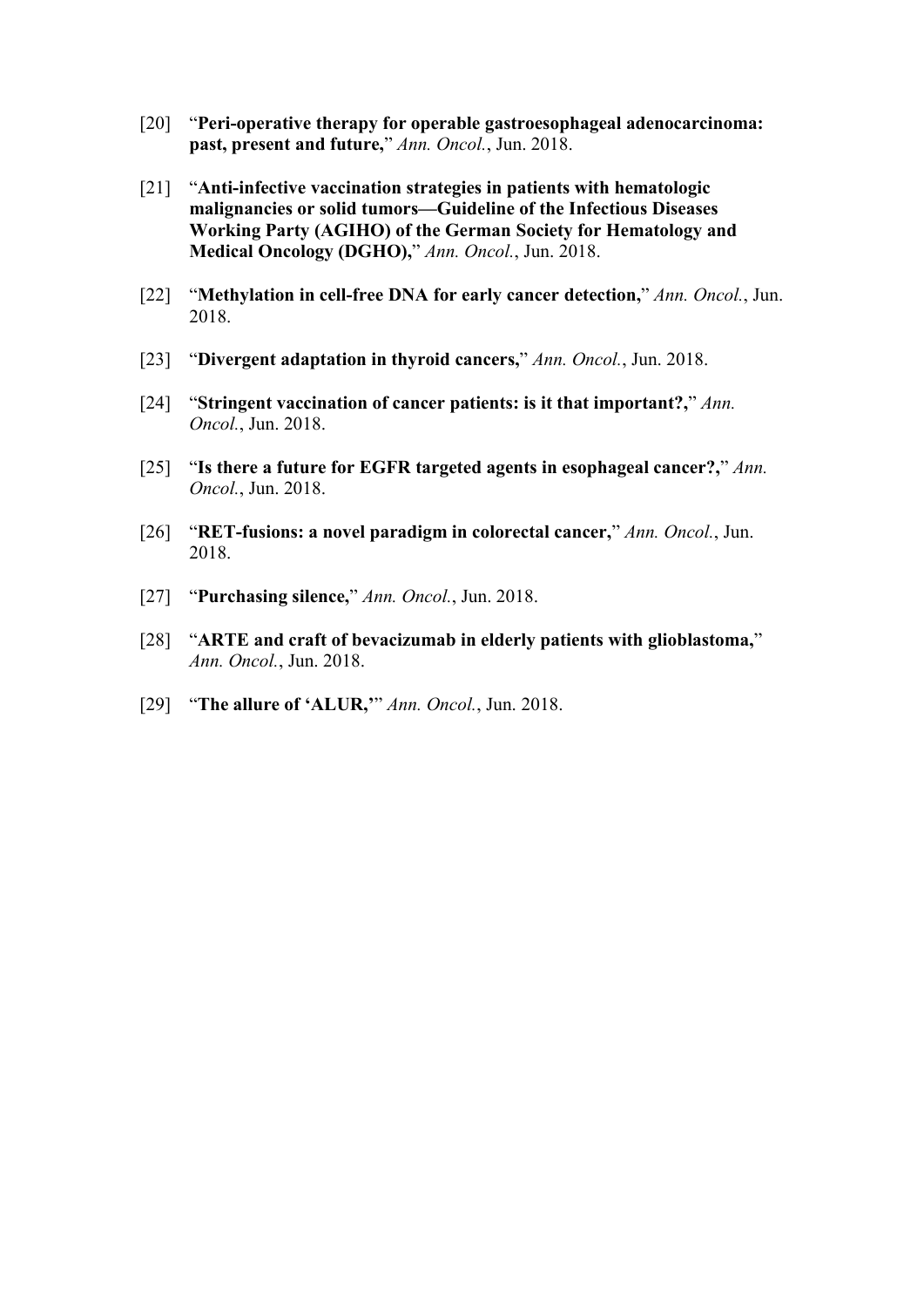

Leading the way in experimental and clinical research in hematology

- [1] "**Biomarkers predict outcomes for resistant GVHD,**" *Blood*, Jun. 2018.
- [2] "**HHV8-associated lymphoproliferative disorder in the peripheral blood,**" *Blood*, Jun. 2018.
- [3] "**Visceral leishmaniasis presenting with pancytopenia and circulating blastlike lymphocytes,**" *Blood*, Jun. 2018.
- [4] "**Plerixafor effectively mobilizes CD56 bright NK cells in blood, providing an allograft predicted to protect against GVHD,**" *Blood*, Jun. 2018.
- [5] "**A common** *TCN1* **loss-of-function variant is associated with lower vitamin B <sup>12</sup> concentration in African Americans,**" *Blood*, Jun. 2018.
- [6] "**MAGIC biomarkers predict long-term outcomes for steroid-resistant acute GVHD,**" *Blood*, Jun. 2018.
- [7] "**Prolonged remissions after anti-PD-1 discontinuation in patients with Hodgkin lymphoma,**" *Blood*, Jun. 2018.
- [8] "**Phase 1 clinical trial evaluating abatacept in patients with steroid-refractory chronic graft-versus-host disease,**" *Blood*, Jun. 2018.
- [9] "**High** *NPM1* **-mutant allele burden at diagnosis predicts unfavorable outcomes in de novo AML,**" *Blood*, Jun. 2018.
- [10] "**Comparable outcomes ofpatients eligible vs ineligible for SWOG leukemia studies,**" *Blood*, Jun. 2018.
- [11] "**Shielding p53 from destruction,**" *Blood*, Jun. 2018.
- [12] "**Biology and treatment of Richter syndrome,**" *Blood*, Jun. 2018.
- [13] "**iwCLL guidelines for diagnosis, indications for treatment, response assessment, and supportive management of CLL,**" *Blood*, Jun. 2018.
- [14] "**TRRAP is essential for regulating the accumulation of mutant and wild-type p53 in lymphoma,**" *Blood*, Jun. 2018.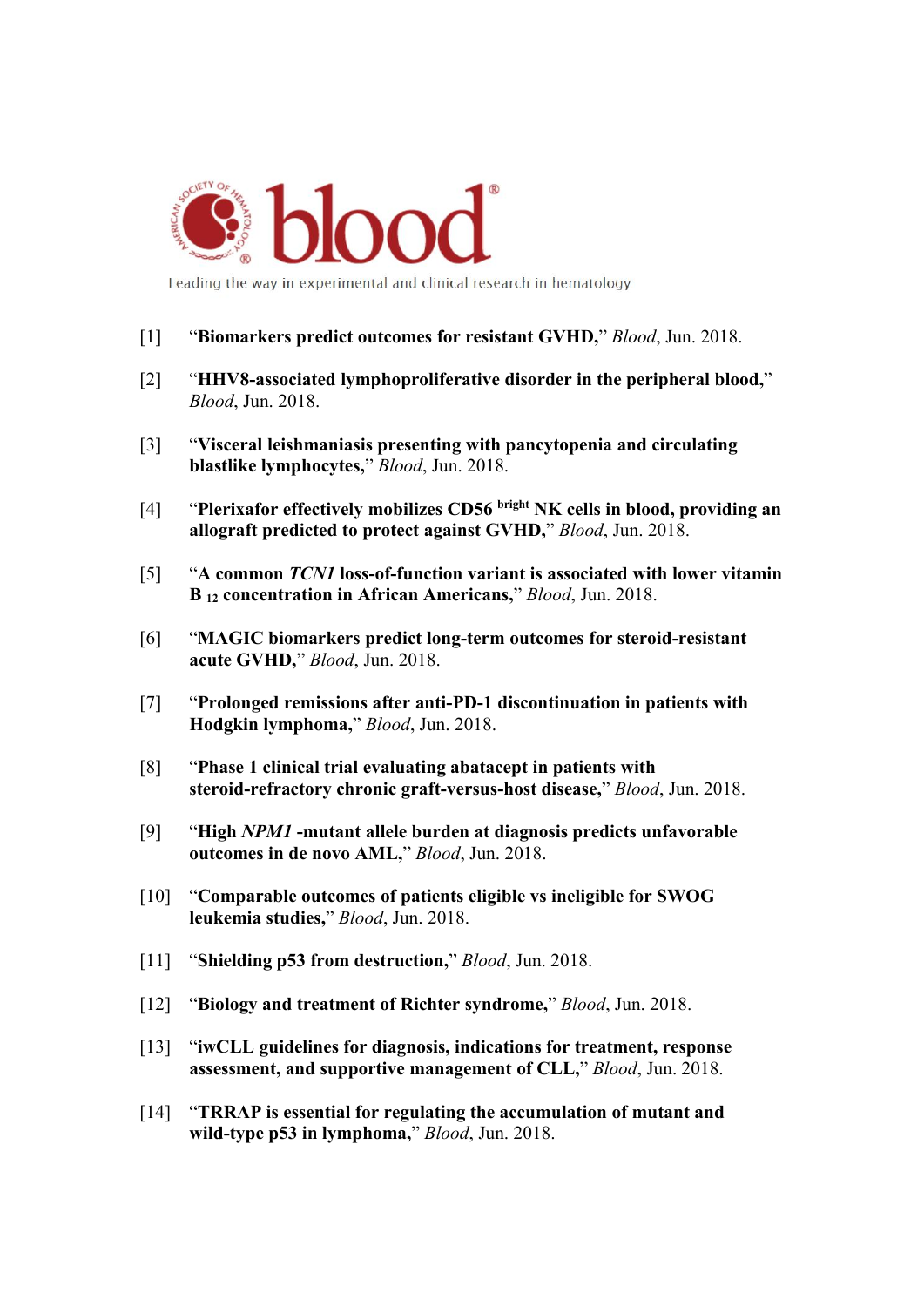[15] "**TRAIL mediates and sustains constitutive NF-κB activation in LGL leukemia,**" *Blood*, Jun. 2018.



- [1] "**Effect of Bronchoconstriction on Airway Remodeling in Asthma,**" *N. Engl. J. Med.*, Jun. 2018.
- [2] "**Horse versus Rabbit Antithymocyte Globulin in Acquired Aplastic Anemia,**" *N. Engl. J. Med.*, Jun. 2018.
- [3] "**High-Dose Atorvastatin after Stroke or Transient Ischemic Attack,**" *N. Engl. J. Med.*, Jun. 2018.
- [4] "**Extended Antiretroviral Prophylaxis to Reduce Breast-Milk HIV-1 Transmission,**" *N. Engl. J. Med.*, Jun. 2018.
- [5] "**High-Flow Oxygen Therapy in Infants with Bronchiolitis,**" *N. Engl. J. Med.*, Jun. 2018.
- [6] "**Are We Prepared for Nuclear Terrorism?,**" *N. Engl. J. Med.*, Jun. 2018.
- [7] "**Molecular Minimal Residual Disease in Acute Myeloid Leukemia,**" *N. Engl. J. Med.*, Jun. 2018.
- [8] "**Retraction and Republication: Primary Prevention of Cardiovascular Disease with a Mediterranean Diet. N Engl J Med 2013;368:1279-90.,**" *N. Engl. J. Med.*, Jun. 2018.
- [9] "**Stemming Lung Disease?,**" *N. Engl. J. Med.*, Jun. 2018.
- [10] "**Primary Prevention of Cardiovascular Disease with a Mediterranean Diet Supplemented with Extra-Virgin Olive Oil or Nuts,**" *N. Engl. J. Med.*, Jun. 2018.
- [11] "**Case 19-2018: A 15-Year-Old Girl with Acute Kidney Injury,**" *N. Engl. J. Med.*, Jun. 2018.
- [12] "**Informed Consent and the Role of the Treating Physician,**" *N. Engl. J. Med.*, Jun. 2018.
- [13] "**Nurse-Led Communication in the Intensive Care Unit,**" *N. Engl. J. Med.*, Jun. 2018.